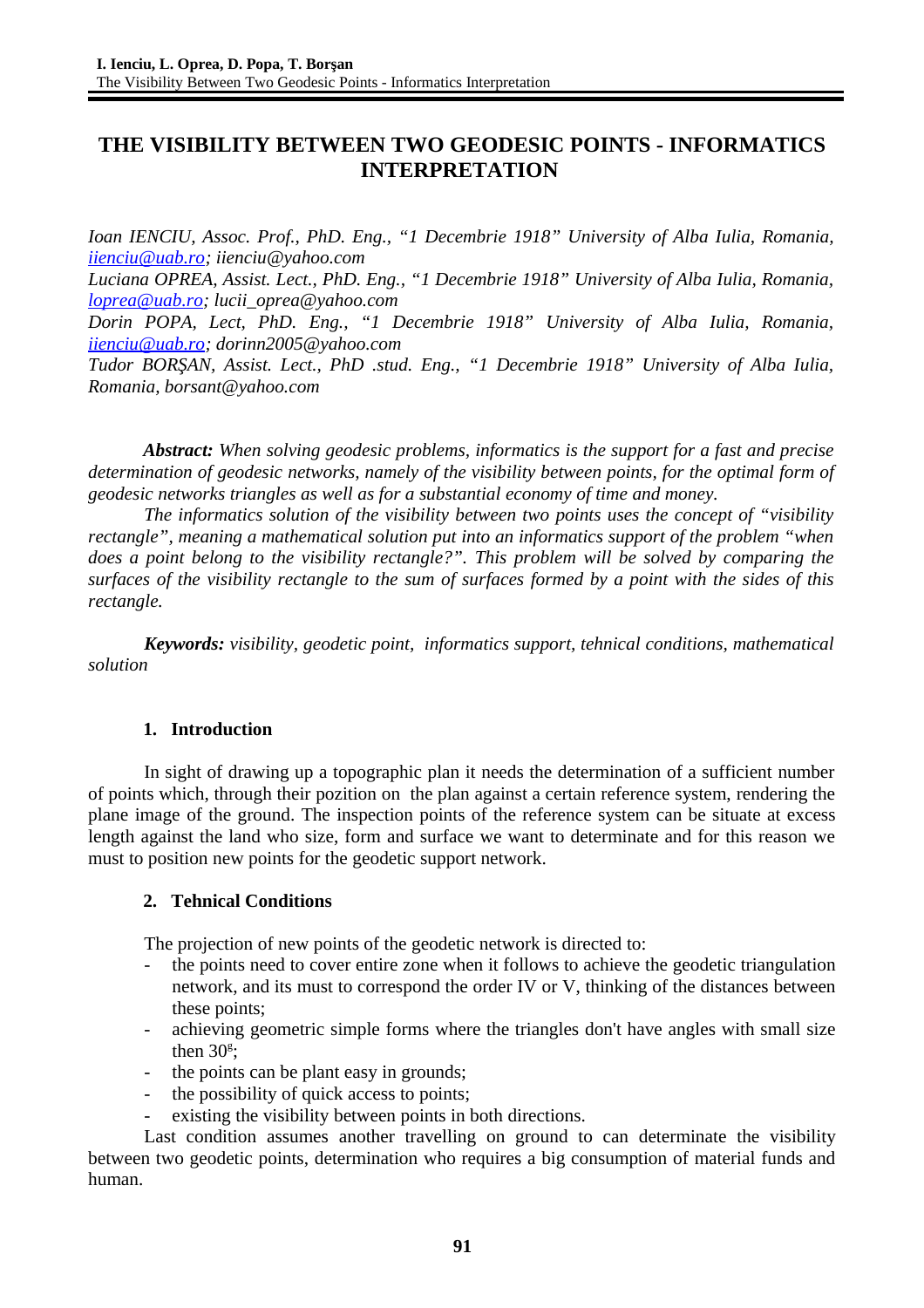This travelling may be remove using a macrolanguage to define a function of a visibility between two geodetic points who can achieve easily using as a source datas the graphics coordinates. Like a programming language it was chosing the Visual Basic which puts at command designer of applications a concourse a visual elements which standards define a graphic interface.

### **3. Informatics Interpretation of the Problem**

At the beginning I shall define a concept concerning the rectangle of visibility. Through rectangle of visibility format of the points  $P_1$  and  $P_2$  we understand the rectangle who contains between his small sides, with length until 10m, these two points, and the big sides are taking by the average of superior and inferior limit for each order of triangulation network, average called diameter. This is calculating with the follow relationship:

Diameter=(lim\_sup+lim\_inf)/2



Fig. 1 Visibility rectangle

Using these conditions, the define function returns True if the two points  $P_1$  and  $P_2$  using as parameters "are seeing" (there isn't another points from grid which obturate them) and he returns False, otherwise.

The algorithm in abstract code, on the strength of whom it implemented this function is next:

Algorithm visibility ( $P_1$ ,  $P_2$ : Point) is:

 *Source datas: P1, P2: Point;*

 *Visibility: = True; \* is presupposed that these two points are seeing\*/.*

 *For i: = 1 to ngrid executes /\* ngrid represents the number of points from initially grid and it is global variable \**

*\* if the current point from grid i is found out in the rectangle of visibility*

 *then*

 *visibility: = True.*

 *\* if the current point is obtureating the visibility*

 *then*

 *visibility: = False;*

## **4. Solving the Problem**

To resolve these two logical functions:

\* if the current point from grid i is found out in the "visibility rectangle" and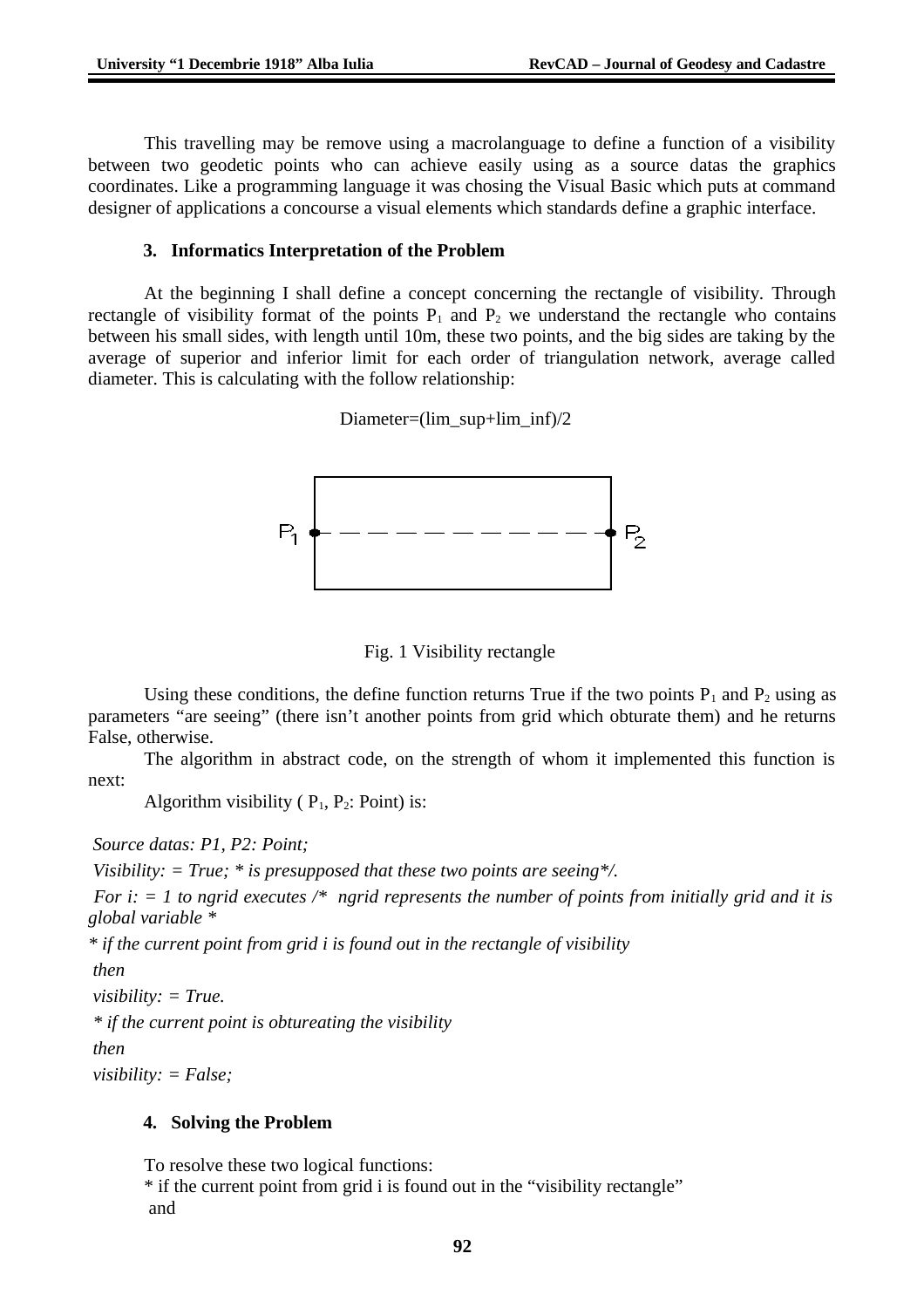\* if the current point is obturating the visibility

it established next:

At the beginning is establishing if a certain point from initially grid, where the point "i" is found out in this established rectangle, and he can obturate the visibility among the points  $P_1$  and  $P_2$ .

A certain point "i" of initially grid is placed inside the rectangle of visibility if it carries out the condition as the the sum of the areas of the resulting triangles between this point and each side of the rectangle must be less or coequal with the area of the rectangle. In this case which points that verifies this condition shall be past in a new grid which we will work in the next phase.

At the second phase, all the points "i" which verifies the condition of placed inside the "visibility rectangle" will be submissive the next test, respectively it will check up if it obturates or not the visibility between  $P_1$  and  $P_2$ .

The point "i" obturates the visibility among p1 and p2 if the height of the point (Zi) is elder than the height of the point resulting at the intersection between the perpendicular from the point "i" and the line generated from the points  $P_1$  and  $P_2$ .



Fig.2 Visibility between two geodetic points

The calculus of surfaces was making using the Heron formula for which the lengths of sides were calculating initial from the planes coordinates of these points and which were comparing with the calculating surface for rectangle.

#### **5. Conclusions**

Considering that the apparatus using to crunch the geodetic network, indifferent from them type (GPS, total stations with angular precision or theodolites with high precisions), are using, like a principle from determinate the points, the triangle relationships concerning at angles, sides or both of them, it's strongly recommended to respect the tehnical conditions to realise the geodesic network.

Using this informatic application which has on base the tehnical conditions to determine a new geodesic point, it can be determinate the best position to him through the study of the map and after this through the recognize of the land in sight of plant the point in ground. This operation will not call for recurrence visite on the land neither the employment of speciality apparatus to verify the visibility between the geodesic network point, inter alia using a simple operation at the office we